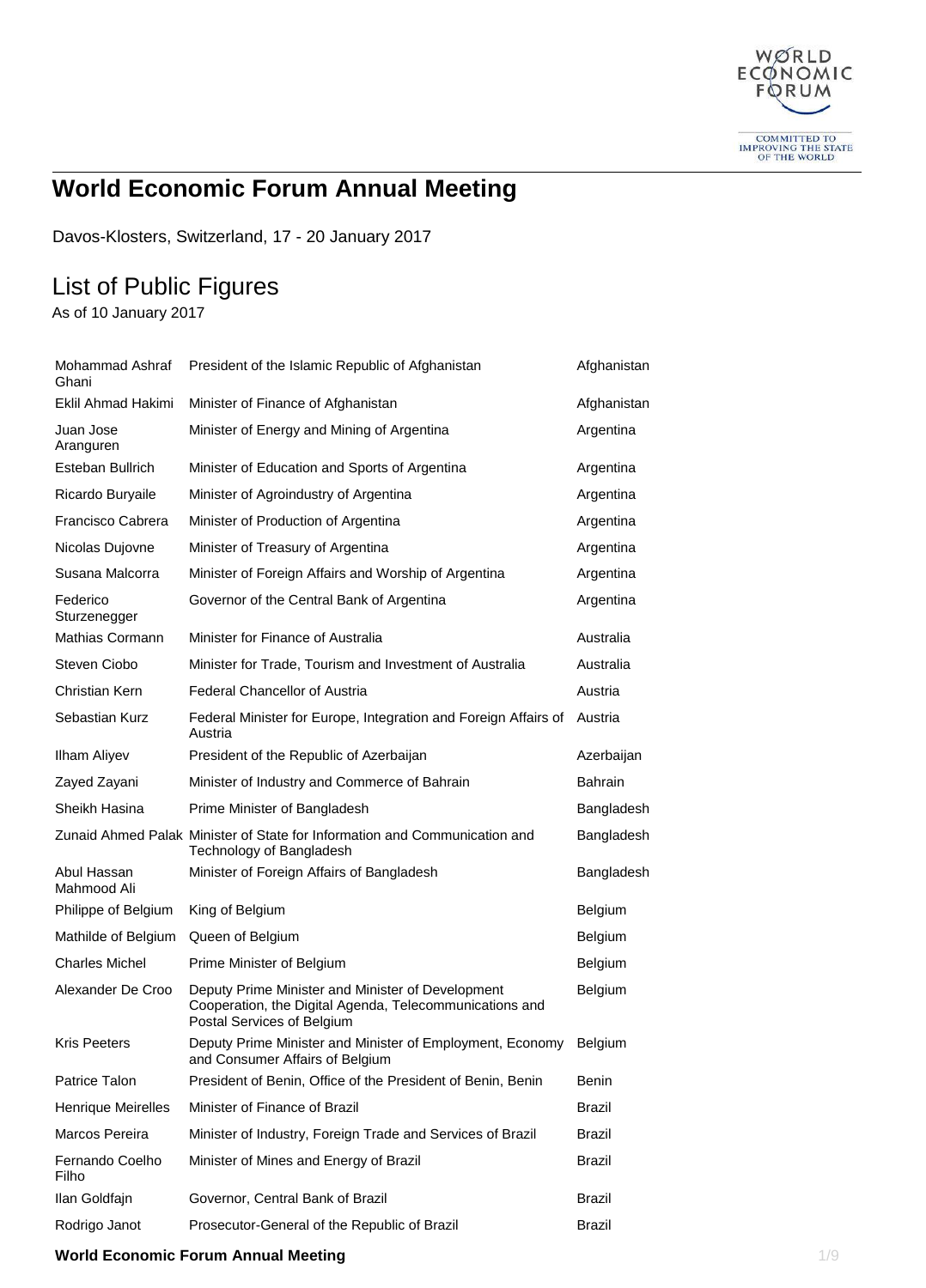| Samdech Techo<br>Hun Sen          | Prime Minister of the Kingdom of Cambodia                                                                                                                         | Cambodia |
|-----------------------------------|-------------------------------------------------------------------------------------------------------------------------------------------------------------------|----------|
| Aun Pornmoniroth                  | Senior Minister; Minister of Economy and Finance of<br>Cambodia                                                                                                   | Cambodia |
| Pan Sorasak                       | Minister of Commerce of Cambodia                                                                                                                                  | Cambodia |
| Sun Chanthol                      | Senior Minister; Minister of Public Works and Transport of<br>Cambodia                                                                                            | Cambodia |
| Louis Paul Motaze                 | Minister of Economy, Planning and Regional Development of<br>Cameroon                                                                                             | Cameroon |
| Navdeep Bains                     | Minister of Innovation, Science and Economic Development of Canada<br>Canada                                                                                      |          |
| Philippe Couillard                | Premier of Quebec, Canada                                                                                                                                         | Canada   |
| Chrystia Freeland                 | Minister of International Trade of Canada                                                                                                                         | Canada   |
| Melanie Joly                      | Minister for Canadian Heritage of Canada                                                                                                                          | Canada   |
| Catherine McKenna                 | Minister of Environment and Climate Change of Canada                                                                                                              | Canada   |
| <b>William Francis</b><br>Morneau | Minister of Finance of Canada                                                                                                                                     | Canada   |
| Stephen S. Poloz                  | Governor of the Bank of Canada                                                                                                                                    | Canada   |
| Rodrigo Valdés<br>Pulido          | Minister of Finance of Chile                                                                                                                                      | Chile    |
|                                   | Juan Manuel Santos President of the Republic of Colombia                                                                                                          | Colombia |
| Germán Arce<br>Zapata             | Minister of Mines and Energy of Colombia                                                                                                                          | Colombia |
| <b>Mauricio Cardenas</b>          | Minister of Finance and Public Credit of Colombia                                                                                                                 | Colombia |
| Aurelio Iragorri<br>Valencia      | Minister of Agriculture and Rural Development of Colombia                                                                                                         | Colombia |
| María Claudia<br>Lacouture        | Minister of Trade, Industry and Tourism of Colombia                                                                                                               | Colombia |
|                                   | David Luna Sánchez Minister of Information Technologies and Communications of<br>Colombia                                                                         | Colombia |
| Andrej Plenkovic                  | Prime Minister of Croatia                                                                                                                                         | Croatia  |
| Kristian Jensen                   | Minister of Finance of Denmark                                                                                                                                    | Denmark  |
| Brian Mikkelsen                   | Minister for Industry, Business and Financial Affairs of<br>Denmark                                                                                               | Denmark  |
| <b>Tarek Kabil</b>                | Minister of Trade and Industry of Egypt                                                                                                                           | Egypt    |
| Dalia Khorshid                    | Minister of Investment of Egypt                                                                                                                                   | Egypt    |
| Amre Moussa                       | Secretary-General of the League of Arab States (2001-2011);<br>Head of the Constitution of Fifty, Egypt                                                           | Egypt    |
| Sahar Nasr                        | Minister of International Cooperation of Egypt                                                                                                                    | Egypt    |
| Hailemariam<br>Dessalegn          | Prime Minister of Ethiopia                                                                                                                                        | Ethiopia |
| Andrus Ansip                      | Vice-President and Commissioner, Digital Single Market,<br>European Commission, Brussels                                                                          | EU       |
| Violeta Bulc                      | Commissioner, Transport, European Commission, Brussels                                                                                                            | EU       |
| Benoît Coeuré                     | Member of the Executive Board, European Central Bank,<br>Frankfurt                                                                                                | EU       |
| <b>Valdis Dombrovskis</b>         | Vice-President and Commissioner, Euro and Social Dialogue,<br>Financial Stability, Financial Services and Capital Markets<br>Union, European Commission, Brussels | EU       |
| Johannes Hahn                     | Commissioner, European Neighbourhood Policy and<br>Enlargement Negotiations, European Commission, Brussels                                                        | EU       |
| Cecilia Malmström                 | Commissioner, Trade, European Commission, Brussels                                                                                                                | EU       |
| Carlos Moedas                     | Commissioner, Research, Science and Innovation, European<br>Commission, Brussels                                                                                  | EU       |

### **World Economic Forum Annual Meeting** 2/9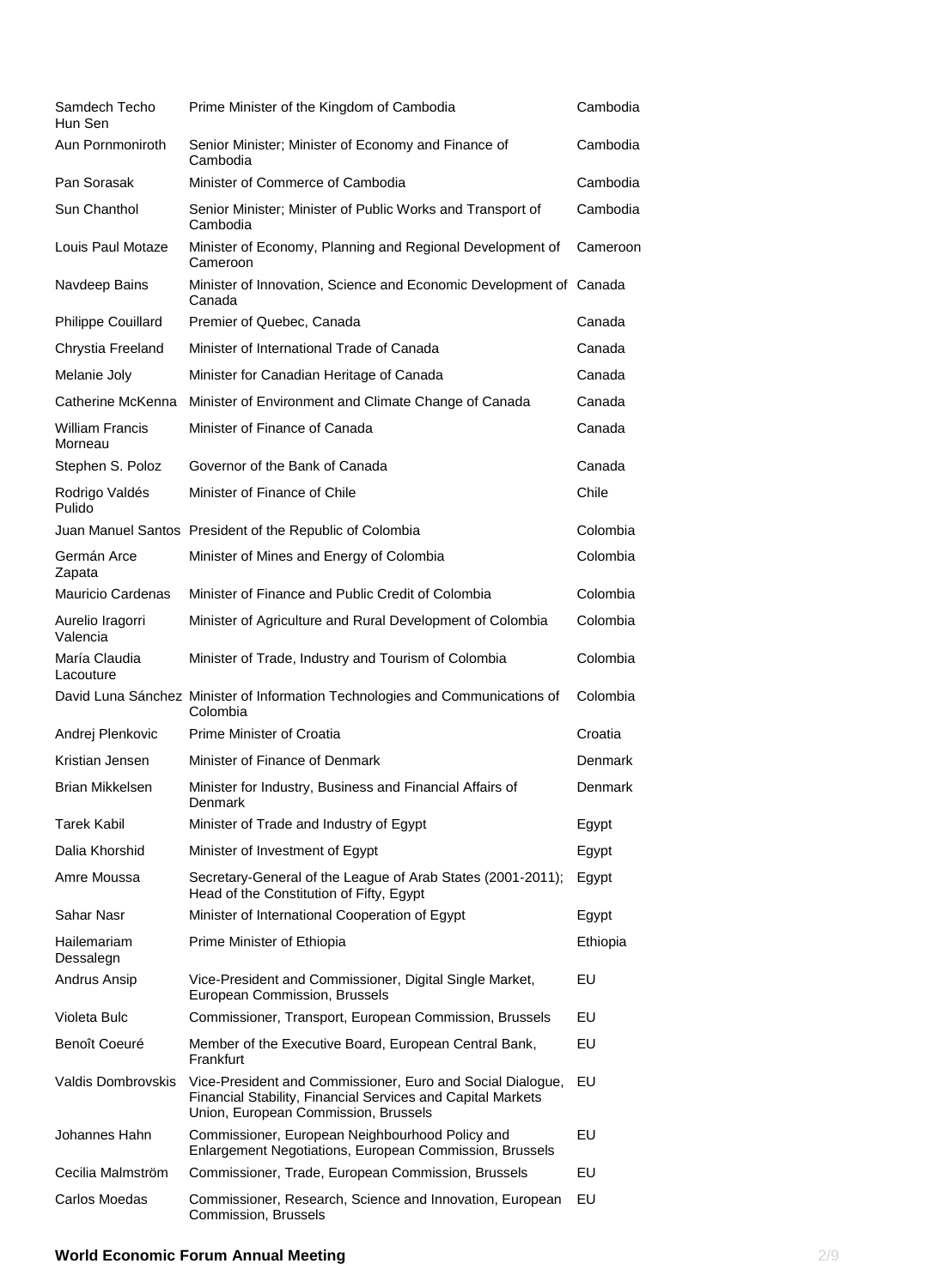| Federica Mogherini                | Vice President of the Commission and High Representative of EU<br>the Union for Foreign Affairs and Security Policy                                                |            |
|-----------------------------------|--------------------------------------------------------------------------------------------------------------------------------------------------------------------|------------|
| Pierre Moscovici                  | Commissioner, Economic and Financial Affairs, Taxation and<br>Customs, European Commission, Brussels                                                               | EU         |
| <b>Tibor Navracsics</b>           | Commissioner, Education, Culture, Youth and Citizenship,<br>European Commission, Brussels                                                                          | EU         |
|                                   | Günther H. Oettinger Commissioner, Digital Economy and Society, European<br>Commission, Brussels                                                                   | EU         |
| Maros Sefcovic                    | Vice-President and Commissioner, Energy Union, European<br>Commission, Brussels                                                                                    | EU         |
| <b>Frans Timmermans</b>           | First Vice-President, Better Regulation, Inter-Institutional<br>Relations, the Rule of Law and the Charter of Fundamental<br>Rights, European Commission, Brussels | EU         |
| Timo Soini                        | Minister of Foreign Affairs of Finland                                                                                                                             | Finland    |
| Anne Hidalgo                      | Mayor of Paris                                                                                                                                                     | France     |
| Michel Sapin                      | Minister of Economy and Finance of France                                                                                                                          | France     |
| François Villeroy de<br>Galhau    | Governor of the Central Bank of France                                                                                                                             | France     |
| Giorgi Kvirikashvili              | Prime Minister of Georgia                                                                                                                                          | Georgia    |
| Mikheil Janelidze                 | Minister of Foreign Affairs of Georgia                                                                                                                             | Georgia    |
| Giorgi Gakharia                   | Minister of Economy and Sustainable Development of the<br>Republic of Georgia                                                                                      | Georgia    |
| Wolfgang Schäuble                 | Federal Minister of Finance of Germany                                                                                                                             | Germany    |
| Ursula von der<br>Leyen           | Federal Minister of Defence of Germany                                                                                                                             | Germany    |
| Hermann Gröhe                     | Federal Minister of Health of Germany                                                                                                                              | Germany    |
| Alpha Condé                       | <b>President of Guinea</b>                                                                                                                                         | Guinea     |
| Nitin Jairam Gadkari              | Minister of Road Transport, Highways and Shipping of India                                                                                                         | India      |
|                                   |                                                                                                                                                                    |            |
| N. Chandrababu<br>Naidu           | Chief Minister of Andhra Pradesh, India                                                                                                                            | India      |
| Kamal Nath                        | Member of Parliament, India                                                                                                                                        | India      |
| Nirmala Sitharaman                | Minister of State for Commerce and Industry of India                                                                                                               | India      |
| Airlangga Hartarto                | Minister of Industry of Indonesia                                                                                                                                  | Indonesia  |
| <b>Thomas Trikasih</b><br>Lembong | Chairman, Indonesia Investment Coordinating Board (BKPM),<br>Indonesia                                                                                             | Indonesia  |
| Enggartiasto Lukita               | Minister of Trade of Indonesia                                                                                                                                     | Indonesia  |
| Luhut B. Pandjaitan               | Coordinating Minister for Maritime Affairs of Indonesia                                                                                                            | Indonesia  |
| <b>Antonio Guterres</b>           | Secretary-General, United Nations, New York                                                                                                                        | <b>INT</b> |
| Akinwumi Ayodeji<br>Adesina       | President, African Development Bank (AfDB), Abidjan                                                                                                                | <b>INT</b> |
| Roberto Azevêdo                   | Director-General, World Trade Organization (WTO), Geneva                                                                                                           | <b>INT</b> |
|                                   | Alicia Bárcena Ibarra Executive Secretary, United Nations Economic Commission<br>for Latin America and the Caribbean (ECLAC), Santiago                             | <b>INT</b> |
| Mohammad Sanusi<br>Barkindo       | Secretary-General, OPEC, Austria                                                                                                                                   | <b>INT</b> |
| <b>Fatih Birol</b>                | Executive Director, International Energy Agency, Paris                                                                                                             | INT.       |
| Irina Georgieva<br>Bokova         | Director-General, United Nations Educational, Scientific and<br>Cultural Organization (UNESCO), Paris                                                              | <b>INT</b> |
| Helen E. Clark                    | Administrator, United Nations Development Programme<br>(UNDP), New York                                                                                            | INT.       |
| Michèle Coninsx                   | President, Eurojust, The Hague                                                                                                                                     | <b>INT</b> |
| <b>Ertharin Cousin</b>            | Executive Director, United Nations World Food Programme<br>(WFP), Rome                                                                                             | <b>INT</b> |
| Patricia Espinosa<br>Cantellano   | Executive Secretary, United Nations Framework Convention<br>on Climate Change (UNFCCC), Bonn                                                                       | <b>INT</b> |

### **World Economic Forum Annual Meeting** 3/9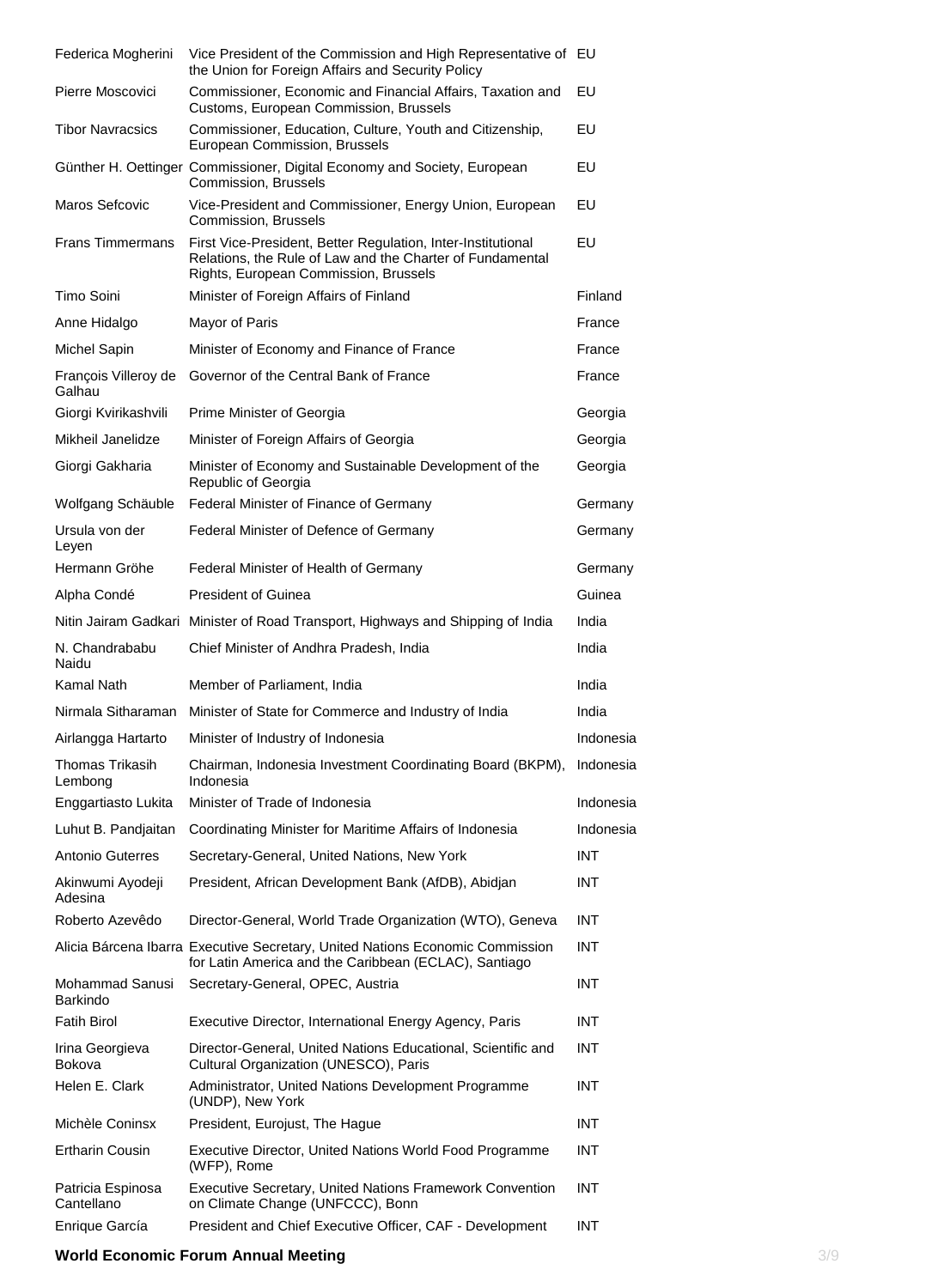|                              | Bank of Latin America, Caracas                                                                                                                                              |                             |
|------------------------------|-----------------------------------------------------------------------------------------------------------------------------------------------------------------------------|-----------------------------|
|                              | Kristalina Georgieva Chief Executive Officer, World Bank, Washington DC                                                                                                     | <b>INT</b>                  |
| Rebeca Grynspan              | Secretary-General, Secretaría General Iberoamericana<br>(SEGIB), Madrid                                                                                                     | <b>INT</b>                  |
| Arancha Gonzalez<br>Laya     | Executive Director, International Trade Centre (ITC), Geneva                                                                                                                | <b>INT</b>                  |
| Filippo Grandi               | United Nations High Commissioner for Refugees, Geneva                                                                                                                       | <b>INT</b>                  |
| Angel Gurría                 | Secretary-General, Organisation for Economic Co-operation<br>and Development (OECD), Paris                                                                                  | <b>INT</b>                  |
| <b>Francis Gurry</b>         | Director-General, World Intellectual Property Organization<br>(WIPO), Geneva                                                                                                | <b>INT</b>                  |
| Werner Hoyer                 | President, European Investment Bank (EIB), Luxembourg                                                                                                                       | <b>INT</b>                  |
| Zeid Ra'ad Hussein           | United Nations High Commissioner for Human Rights, Geneva INT                                                                                                               |                             |
| Jin Ligun                    | President, Asian Infrastructure Investment Bank, Beijing                                                                                                                    | <b>INT</b>                  |
| K. V. Kamath                 | President, New Development Bank, People's Republic of<br>China                                                                                                              | <b>INT</b>                  |
| Jim Yong Kim                 | President, World Bank, Washington DC                                                                                                                                        | <b>INT</b>                  |
| Mukhisa Kituyi               | Secretary-General, United Nations Conference on Trade and<br>Development (UNCTAD), Geneva                                                                                   | <b>INT</b>                  |
| <b>Christine Lagarde</b>     | Managing Director, International Monetary Fund (IMF),<br>Washington DC                                                                                                      | <b>INT</b>                  |
| Anthony Lake                 | Executive Director, United Nations Children's Fund (UNICEF), INT<br>New York                                                                                                |                             |
|                              | Philippe Le Houérou Executive Vice-President and Chief Executive Officer,<br>International Finance Corporation, Washington DC                                               | <b>INT</b>                  |
| David A. Lipton              | First Deputy Managing Director, International Monetary Fund<br>(IMF), Washington DC                                                                                         | <b>INT</b>                  |
| Peter Maurer                 | President, International Committee of the Red Cross (ICRC),<br>Geneva                                                                                                       | <b>INT</b>                  |
| Kunio Mikuriya               | Secretary-General, World Customs Organization (WCO),<br><b>Brussels</b>                                                                                                     | <b>INT</b>                  |
|                              | Luis Alberto Moreno President, Inter-American Development Bank, Washington DC INT                                                                                           |                             |
| Takehiko Nakao               | President, Asian Development Bank, Manila                                                                                                                                   | <b>INT</b>                  |
| Stephen O'Brien              | Undersecretary-General for Humanitarian Affairs and<br>Emergency Relief Coordinator, United Nations Office for the<br>Coordination of Humanitarian Affairs (OCHA), New York | <b>INT</b>                  |
| Babatunde<br>Osotimehin      | Executive Director, United Nations Population Fund (UNFPA),<br>New York                                                                                                     | INT                         |
| Guy Ryder                    | Director-General, International Labour Organization (ILO),<br>Geneva                                                                                                        | <b>INT</b>                  |
| Erik Solheim                 | Executive Director, United Nations Environment Programme<br>(UNEP), Kenya                                                                                                   | <b>INT</b>                  |
| Jens Stoltenberg             | Secretary-General, North Atlantic Treaty Organization<br>(NATO), Brussels                                                                                                   | <b>INT</b>                  |
| William Lacy Swing           | Director-General, International Organization for Migration<br>(IOM), Geneva                                                                                                 | <b>INT</b>                  |
| Rob Wainwright               | Director, Europol (European Police Office), The Hague                                                                                                                       | <b>INT</b>                  |
| Zhao Houlin                  | Secretary-General, International Telecommunication Union<br>(ITU), Geneva                                                                                                   | <b>INT</b>                  |
| Jabar Ali Al Luaibi          | Minister of Oil of Iraq                                                                                                                                                     | Iraq                        |
| Masoud Barzani               | President of the Kurdistan Regional Government, Iraq                                                                                                                        | Iraq                        |
| Ali Sindi                    | Minister of Planning, Kurdistan Regional Government, Iraq                                                                                                                   | Iraq                        |
| Enda Kenny                   | Taoiseach of Ireland                                                                                                                                                        | Ireland                     |
| Michael Noonan               | Minister of Finance of Ireland                                                                                                                                              | Ireland                     |
| Mohammad Agha<br>Nahavandian | Chief of Staff of the Presidency of the Islamic Republic of Iran                                                                                                            | Islamic Republic of<br>Iran |
| Javad Zarif                  | Minister of Foreign Affairs of the Islamic Republic of Iran                                                                                                                 | Islamic Republic of         |

### **World Economic Forum Annual Meeting <b>Annual Strategies** 4/9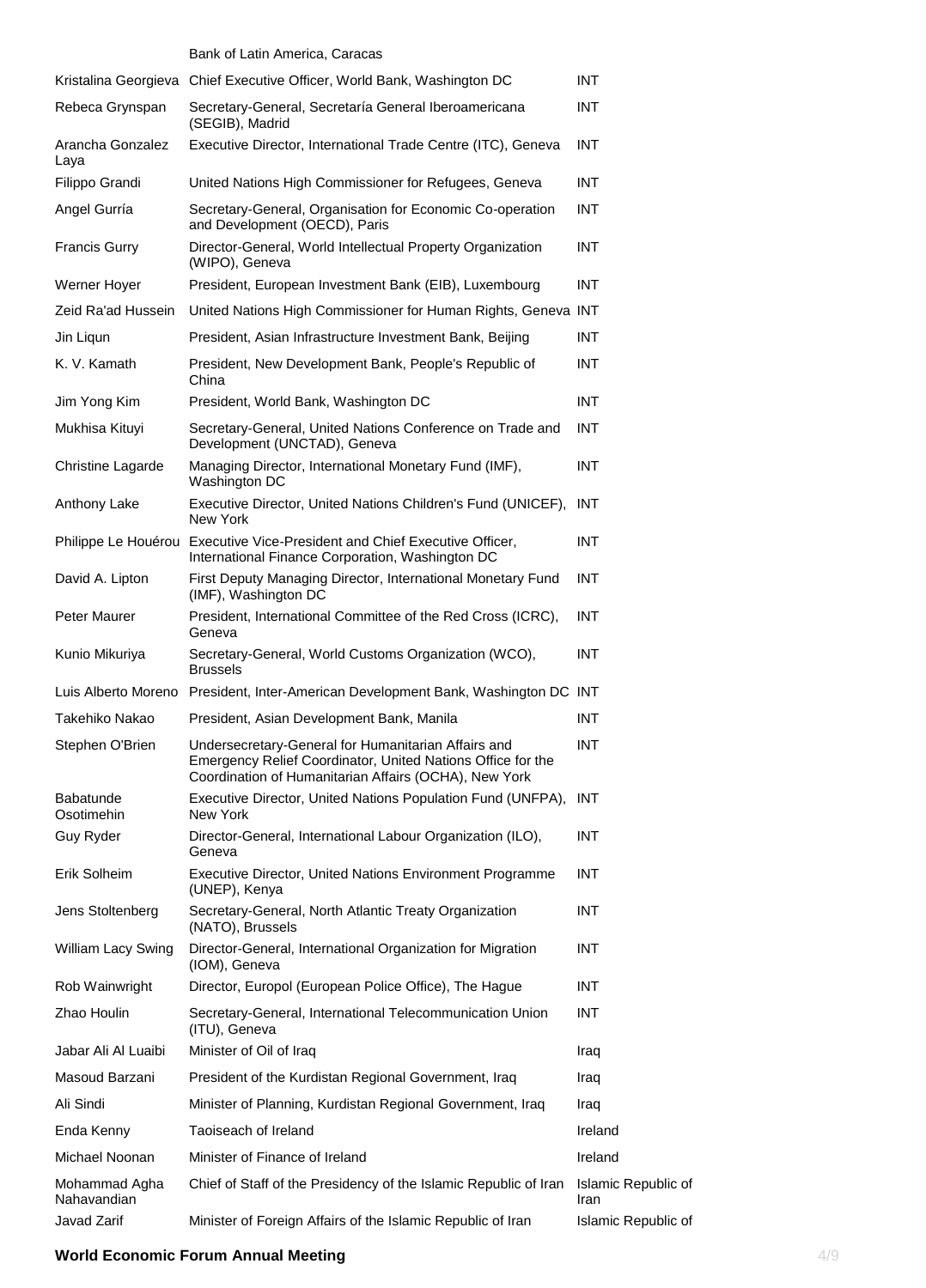| Mohammad Reza<br>Nematzadeh      | Minister of Industries, Mines and Trade of the Islamic Republic Islamic Republic of<br>of Iran                           | Iran               |
|----------------------------------|--------------------------------------------------------------------------------------------------------------------------|--------------------|
| Pier Carlo Padoan                | Minister of Economy and Finance of Italy                                                                                 | Italy              |
| Shinichi Kitaoka                 | President, Japan International Cooperation Agency (JICA),<br>Japan                                                       | Japan              |
| Haruhiko Kuroda                  | Governor of the Bank of Japan                                                                                            | Japan              |
| Hakubun<br>Shimomura             | Executive Acting Secretary-General, Liberal Democratic Party, Japan<br>Member of the House of Representatives of Japan   |                    |
| Soichiro Takashima               | Mayor of Fukuoka                                                                                                         | Japan              |
| Abdullah II Ibn Al<br>Hussein    | King of the Hashemite Kingdom of Jordan                                                                                  | Jordan             |
| Rania Al Abdullah                | Queen of the Hashemite Kingdom of Jordan                                                                                 | Jordan             |
|                                  | Imad Najib Fakhoury Minister of Planning and International Cooperation of the<br>Hashemite Kingdom of Jordan             | Jordan             |
| Nasser Sami Judeh                | Deputy Prime Minister and Minister of Foreign Affairs of the<br>Hashemite Kingdom of Jordan                              | Jordan             |
| Zhenis Kassymbek                 | Minister of Investments and Development of the Republic of<br>Kazakhstan                                                 | Kazakhstan         |
| Adan Mohamed                     | Cabinet Secretary for Industry, Trade and Cooperatives of<br>Kenya                                                       | Kenya              |
| Joseph Mucheru                   | Cabinet Secretary for Information, Communications and<br>Technology of Kenya                                             | Kenya              |
| Patrick Njoroge                  | Governor of the Central Bank of Kenya                                                                                    | Kenya              |
| Hend Sabeeh                      | Minister of Social Affairs and Labour and Minister of Economic Kuwait<br><b>Affairs of Kuwait</b>                        |                    |
| Anas Khalid Saleh                | Deputy Prime Minister; Minister of Finance of Kuwait                                                                     | Kuwait             |
| <b>Faiez Serrag</b>              | Prime Minister of Libya                                                                                                  | Libya              |
| Mohamed Syala                    | Minister of Foreign Affairs of Libya, Ministry of Foreign Affairs<br>and International Cooperation of Libya, Libya       | Libya              |
| Aurelia Frick                    | Minister of Foreign Affairs of Liechtenstein                                                                             | Liechtenstein      |
| Adrian Hasler                    | Prime Minister of Liechtenstein                                                                                          | Liechtenstein      |
| Thomas<br>Zwiefelhofer           | Deputy Prime Minister and Minister of Home Affairs, Justice<br>and Economic Affairs of the Principality of Liechtenstein | Liechtenstein      |
| <b>Xavier Bettel</b>             | Prime Minister and Minister for Communications, Media and<br>Culture of Luxembourg                                       | Luxembourg         |
| Mustapa Mohamed                  | Minister of International Trade and Industry of Malaysia                                                                 | Malaysia           |
| Sathasivam<br>Subramaniam        | Minister of Health of Malaysia                                                                                           | Malaysia           |
| Madius Tangau                    | Minister of Science, Technology and Innovation of Malaysia                                                               | Malaysia           |
| Ibrahim Boubacar<br>Keita        | President of the Republic of Mali                                                                                        | Mali               |
| Ameenah Gurib-<br>Fakim          | President of the Republic of Mauritius                                                                                   | <b>Mauritius</b>   |
| Cordero                          | Enrique de la Madrid Secretary of Tourism of Mexico                                                                      | Mexico             |
| Ildefonso Guajardo<br>Villarreal | Secretary of the Economy of Mexico                                                                                       | Mexico             |
| Tsakhia Elbegdorj                | President of Mongolia                                                                                                    | Mongolia           |
| Bayartsaikhan<br>Nadmid          | Governor of the Central Bank of Mongolia, Office of the<br>President of Mongolia, Mongolia                               | Mongolia           |
| Mark Rutte                       | Prime Minister of the Netherlands                                                                                        | <b>Netherlands</b> |
| Máxima of the<br>Netherlands     | Queen of the Netherlands; United Nations Secretary-General's Netherlands<br>Special Advocate for Inclusive Finance       |                    |
|                                  | Jeroen Dijsselbloem President of the Euro Group; Minister of Finance of the<br>Netherlands                               | Netherlands        |
| Jeanine Hennis-<br>Plasschaert   | Minister of Defence of the Netherlands                                                                                   | Netherlands        |

### **World Economic Forum Annual Meeting <b>S** 5/9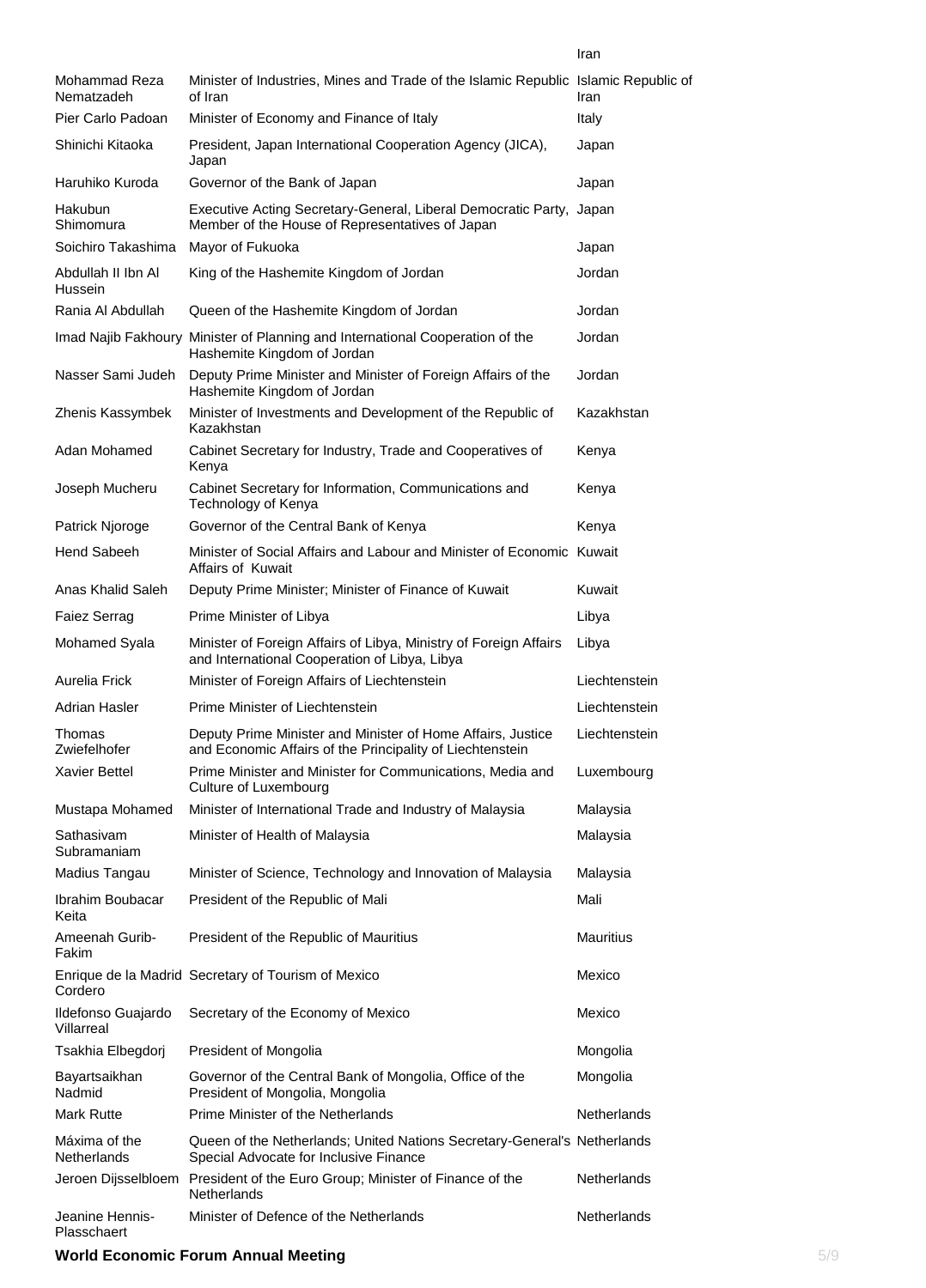| Lilianne Ploumen                | Minister for Foreign Trade and Development Cooperation of<br>the Netherlands                                     | Netherlands                    |
|---------------------------------|------------------------------------------------------------------------------------------------------------------|--------------------------------|
| <b>Edith Schippers</b>          | Minister of Health, Welfare and Sport of the Netherlands                                                         | <b>Netherlands</b>             |
| <b>Todd McClay</b>              | Minister of Trade of New Zealand                                                                                 | New Zealand                    |
| Mahamadou<br><b>Issoufou</b>    | President of Niger                                                                                               | Niger                          |
| Okechukwu<br>Enelamah           | Minister of Industry, Trade and Investment of Nigeria                                                            | Nigeria                        |
| Emmanuel<br>Kachikwu            | Minister of State for Petroleum Resources of Nigeria                                                             | Nigeria                        |
| Audu Ogbeh                      | Minister of Agriculture of Nigeria                                                                               | Nigeria                        |
| Erna Solberg                    | Prime Minister of Norway                                                                                         | Norway                         |
| Haakon of Norway                | Crown Prince of Norway                                                                                           | Norway                         |
| Mette-Marit of<br>Norway        | Crown Princess of Norway                                                                                         | Norway                         |
| Børge Brende                    | Minister of Foreign Affairs of Norway                                                                            | Norway                         |
| Vidar Helgesen                  | Minister of Climate and Environment of Norway                                                                    | Norway                         |
|                                 | John-Arne Røttingen Chief Executive Officer, CEPI, Norway                                                        | Norway                         |
| Salem Ben Nasser<br>Ismaily     | Special Envoy, Government of Oman                                                                                | Oman                           |
| <b>Muhammad Nawaz</b><br>Sharif | Prime Minister of Pakistan                                                                                       | Pakistan                       |
| Anusha Rahman<br>Khan           | Minister of State for Information Technology and<br><b>Telecommunication of Pakistan</b>                         | Pakistan                       |
| Saira Afzal Tarar               | Minister of State for National Health Services, Regulations and Pakistan<br>Coordination of Pakistan             |                                |
|                                 | Mohammad Mustafa Chairman, Palestine Investment Fund                                                             | <b>Palestinian Territories</b> |
| Abeer Odeh                      | Minister of National Economy of the Palestinian Authority,<br><b>Palestinian Territories</b>                     | <b>Palestinian Territories</b> |
| Alvarado                        | Isabel Saint Malo de Vice-President of Panama and Minister of Foreign Affairs                                    | Panama                         |
| Dulcidio De La<br>Guardia       | Minister of Economy and Finance of Panama                                                                        | Panama                         |
| Horacio Manuel<br>Cartes Jara   | President of Paraguay                                                                                            | Paraguay                       |
| Eladio Ramon<br>Loizaga Lezcano | Minister of Foreign Relations of Paraguay                                                                        | Paraguay                       |
| Xi Jinping                      | President of the People's Republic of China                                                                      | People's Republic of<br>China  |
| Cai Chaolin                     | Vice-Mayor of Guangzhou                                                                                          | People's Republic of<br>China  |
| Fang Xinghai                    | Vice-Chairman, China Securities Regulatory Commission,<br>People's Republic of China                             | People's Republic of<br>China  |
| Lu Lin                          | Vice-Mayor of Dalian                                                                                             | People's Republic of<br>China  |
| Nur Bekri                       | Minister of the National Energy Administration of the People's<br>Republic of China                              | People's Republic of<br>China  |
| Ren Xuefeng                     | Party Secretary, CPC Guangzhou Municipal Committee,<br>People's Republic of China                                | People's Republic of<br>China  |
| Wang Shouwen                    | Vice-Minister, Ministry of Commerce of the People's Republic<br>of China, People's Republic of China             | People's Republic of<br>China  |
| Xiao Yaqing                     | Chairman, State-owned Assets Supervision and<br>Administration Commission (SASAC), People's Republic of<br>China | People's Republic of<br>China  |
| Zhao Haishan                    | Vice-Mayor of Tianjin                                                                                            | People's Republic of<br>China  |
| Fernando Zavala                 | <b>Prime Minister of Peru</b>                                                                                    | Peru                           |
| Alfredo Thorne<br>Vetter        | Minister of Economy and Finance, Ministry of Economy and<br>Finance of Peru, Peru                                | Peru                           |

### **World Economic Forum Annual Meeting and Service 2008 100 Service 2009 6/9**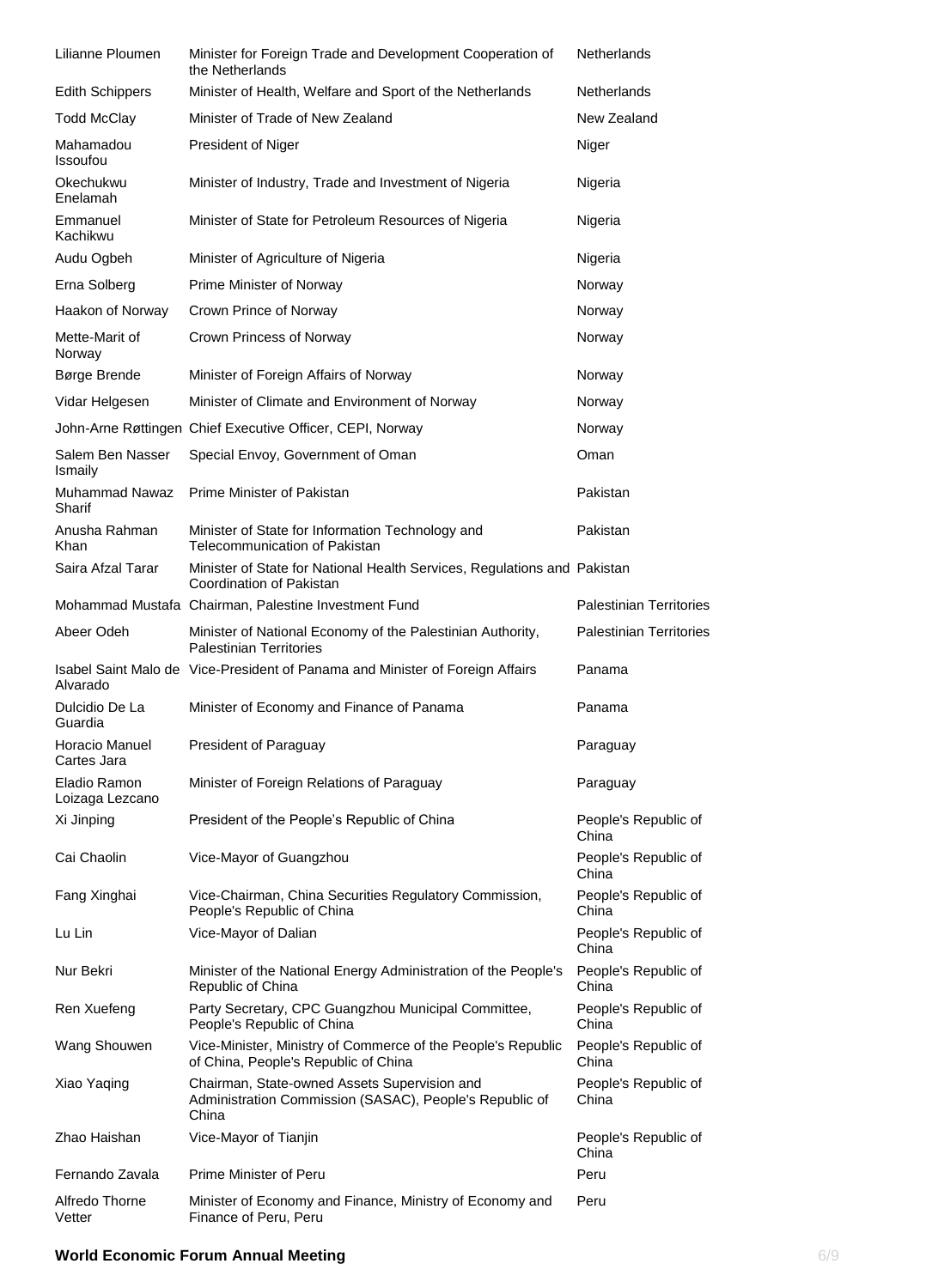| Ramon Lopez                                  | Secretary of Trade and Industry of the Philippines                                                            | Philippines               |
|----------------------------------------------|---------------------------------------------------------------------------------------------------------------|---------------------------|
|                                              | Mateusz Morawiecki Deputy Prime Minister and Minister of Economic Development Poland<br>and Finance of Poland |                           |
| Witold<br>Waszczykowski                      | Minister of Foreign Affairs of Poland                                                                         | Poland                    |
| António Santos da<br>Costa                   | Prime Minister of Portugal                                                                                    | Portugal                  |
| Manuel Caldeira<br>Cabral                    | Minister of Economy of Portugal                                                                               | Portugal                  |
| Ali Shareef Emadi                            | Minister of Finance of Oatar                                                                                  | Qatar                     |
| Ahmed Bin Jassim<br><b>Bin Mohamed Thani</b> | Minister of Economy and Commerce of Qatar                                                                     | Qatar                     |
| Joo Hyung Hwan                               | Minister of Trade, Industry and Energy of the Republic of<br>Korea                                            | Republic of Korea         |
| Won Hee-Ryong                                | Governor of Jeju, Republic of Korea                                                                           | Republic of Korea         |
| Olga Golodets                                | Deputy Prime Minister of the Russian Federation                                                               | <b>Russian Federation</b> |
| Rustam<br>Minnikhanov                        | President of the Republic of Tatarstan, Russian Federation                                                    | <b>Russian Federation</b> |
| Maxim Oreshkin                               | Minister of Economic Development of the Russian Federation                                                    | <b>Russian Federation</b> |
| Igor Shuvalov                                | First Deputy Prime Minister of the Russian Federation                                                         | <b>Russian Federation</b> |
| Paul Kagame                                  | President of the Republic of Rwanda                                                                           | Rwanda                    |
| Vincent Biruta                               | Minister of Natural Resources of Rwanda                                                                       | Rwanda                    |
| Claver Gatete                                | Minister of Finance and Economic Planning of Rwanda                                                           | Rwanda                    |
| Jean Philbert<br>Nsengimana                  | Minister of Youth and Information Communication Technology<br>of Rwanda                                       | Rwanda                    |
| Khalid Al-Falih                              | Minister of Energy, Industry and Mineral Resources of Saudi<br>Arabia                                         | Saudi Arabia              |
| Ahmed Alkholifey                             | Governor, Saudi Arabian Monetary Agency (SAMA), Saudi<br>Arabia                                               | Saudi Arabia              |
| Mohammed Jadaan                              | Minister of Finance of Saudi Arabia                                                                           | Saudi Arabia              |
| Adel bin Ahmed<br>Jubeir                     | Minister of Foreign Affairs                                                                                   | Saudi Arabia              |
| Majid Qasabi                                 | Minister of Commerce and Investment of Saudi Arabia                                                           | Saudi Arabia              |
| Yasir Rumayyan                               | Managing Director and Secretary-General of the Board, Public Saudi Arabia<br>Investment Fund, Saudi Arabia    |                           |
| Turki Al Faisal Al<br>Saud                   | Chairman, King Faisal Center for Research and Islamic<br>Studies, Saudi Arabia                                | Saudi Arabia              |
| Ibrahim bin<br>Abdulaziz Al Assaf            | Minister of State of Saudi Arabia                                                                             | Saudi Arabia              |
| Aleksandar Vucic                             | Prime Minister of Serbia                                                                                      | Serbia                    |
| Vivian Balakrishnan                          | Minister for Foreign Affairs of Singapore                                                                     | Singapore                 |
| Jacob G. Zuma                                | President of the Republic of South Africa                                                                     | South Africa              |
| <b>Rob Davies</b>                            | Minister of Trade and Industry of South Africa                                                                | South Africa              |
| Pravin Gordhan                               | Minister of Finance of South Africa                                                                           | South Africa              |
| Lesetja Kganyago                             | Governor of the South Africa Reserve Bank (SARB), South<br>Africa                                             | South Africa              |
| Ebrahim Patel                                | Minister of Economic Development of South Africa                                                              | South Africa              |
| Jeff Radebe                                  | Minister in the Presidency for Planning, Monitoring and<br><b>Evaluation of South Africa</b>                  | South Africa              |
| Nomvula Paula<br>Mokonyane                   | Minister of Water and Sanitation of South Africa                                                              | South Africa              |
| Luis De Guindos<br>Jurado                    | Minister of Economy, Industry and Competitiveness of Spain                                                    | Spain                     |
| Ranil<br>Wickremesinghe                      | Prime Minister of Sri Lanka                                                                                   | Sri Lanka                 |
| Harin Fernando                               | Minister of Telecommunications and Digital Infrastructure of                                                  | Sri Lanka                 |

### **World Economic Forum Annual Meeting The State of The State of The State of The State of The Theorem 2008 The Theorem 2008 The Theorem 2008 The Theorem 2008 The Theorem 2008 The Theorem 2008 The Theorem 2008 The Theorem 20**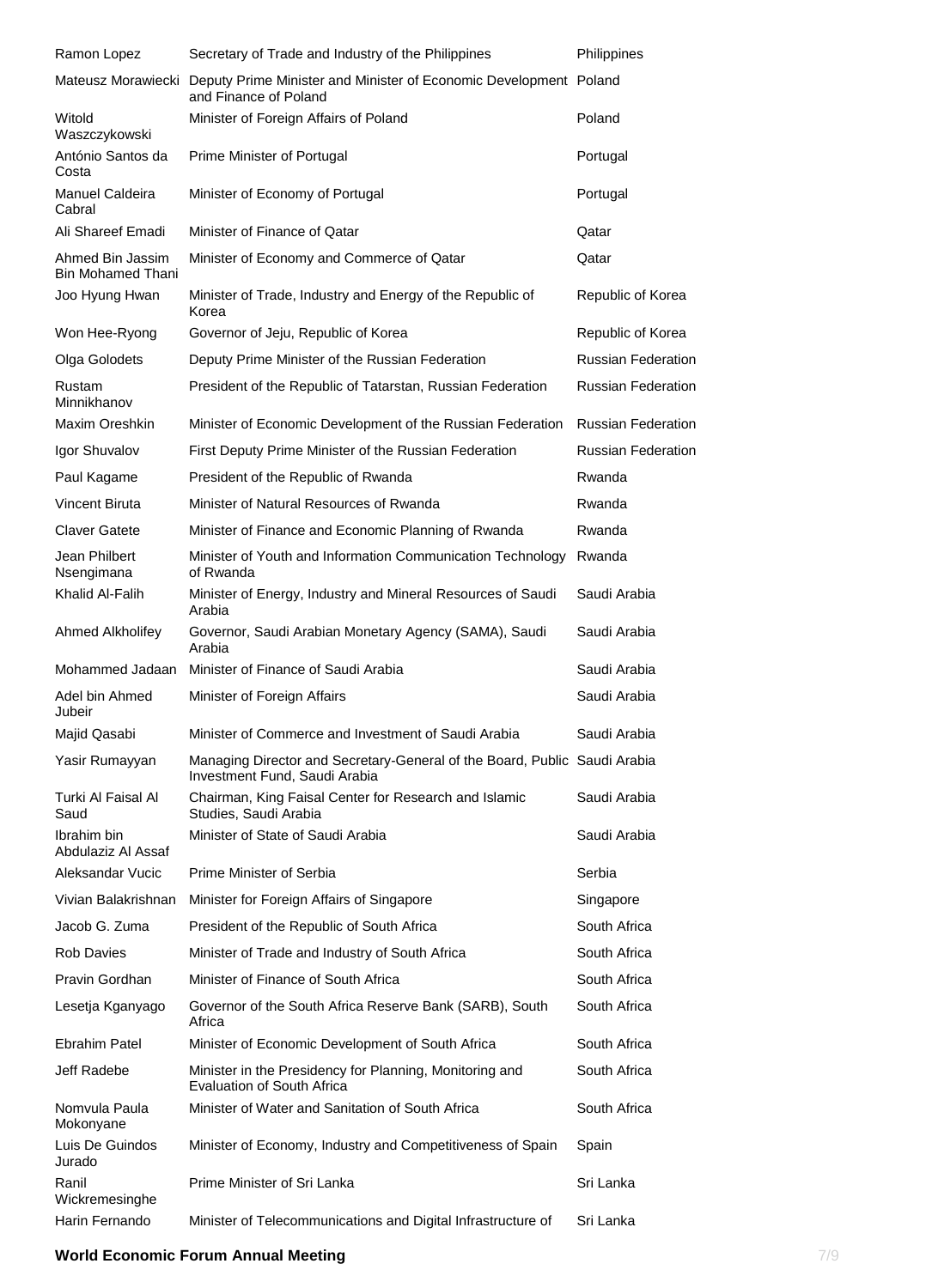|                                | Sri Lanka                                                                                                                                             |                             |
|--------------------------------|-------------------------------------------------------------------------------------------------------------------------------------------------------|-----------------------------|
| Malik<br>Samarawickrama        | Minister of Development Strategies and International Trade of Sri Lanka<br>Sri Lanka                                                                  |                             |
| Ravi Karunanayake              | Minister of Finance and Planning of Sri Lanka                                                                                                         | Sri Lanka                   |
| Stefan Löfven                  | Prime Minister of Sweden                                                                                                                              | Sweden                      |
| Magdalena<br>Andersson         | Minister of Finance of Sweden                                                                                                                         | Sweden                      |
| Jürg Stahl                     | President of the National Council, Swiss Parliament,<br>Switzerland                                                                                   | Switzerland                 |
| Alain Berset                   | Federal Councillor of Home Affairs of Switzerland                                                                                                     | Switzerland                 |
| Ivo Niklaus<br>Bischofberger   | President of the Council of States of Switzerland, Swiss<br>Parliament, Switzerland                                                                   | Switzerland                 |
| <b>Didier Burkhalter</b>       | Federal Councillor of Foreign Affairs of Switzerland                                                                                                  | Switzerland                 |
| Marco Chiesa                   | Member of the National Council, Swiss Parliament,<br>Switzerland                                                                                      | Switzerland                 |
| Thomas J. Jordan               | Chairman of the Governing Board, Swiss National Bank,<br>Switzerland                                                                                  | Switzerland                 |
| Doris Leuthard                 | President of the Swiss Confederation 2017 and Federal<br>Councillor of the Environment, Transport, Energy and<br><b>Communications of Switzerland</b> | Switzerland                 |
| Ueli Maurer                    | Federal Councillor of Finance of Switzerland                                                                                                          | Switzerland                 |
| <b>Guy Parmelin</b>            | Federal Councillor of Defence, Civil Protection and Sport of<br>Switzerland                                                                           | Switzerland                 |
| Johann N.                      | Federal Councillor of Economic Affairs, Education and<br>Schneider-Ammann Research of the Swiss Confederation                                         | Switzerland                 |
| <b>Walter Thurnherr</b>        | Federal Chancellor of the Swiss Confederation                                                                                                         | Switzerland                 |
| Apiradi Tantraporn             | Minister of Commerce of Thailand                                                                                                                      | Thailand                    |
| <b>Youssef Chahed</b>          | Prime Minister, Office of the Head of Government of Tunisia                                                                                           | Tunisia                     |
|                                | Rached Ghannouchi Leader, Ennahda Party                                                                                                               | Tunisia                     |
| Hela Cheikhrouhou              | Minister of Energy, Mines, and Renewable Energy, Ministry of<br>Industry, Energy and Mines of Tunisia, Tunisia                                        | Tunisia                     |
| <b>Mehmet Simsek</b>           | Deputy Prime Minister of Turkey                                                                                                                       | Turkey                      |
| Nihat Zeybekci                 | Minister of Economy of Turkey                                                                                                                         | Turkey                      |
| Petro Poroshenko               | President of Ukraine                                                                                                                                  | Ukraine                     |
| Oleksandr Danyliuk             | Minister of Finance of Ukraine                                                                                                                        | Ukraine                     |
| Pavlo Klimkin                  | Minister of Foreign Affairs of Ukraine                                                                                                                | Ukraine                     |
| Vitaliy Klitschko              | Mayor of Kyiv                                                                                                                                         | Ukraine                     |
| Noura Al Kaabi                 | Minister of State for Federal National Council Affairs of the<br>United Arab Emirates                                                                 | <b>United Arab Emirates</b> |
| Thani Al Zeyoudi               | Minister of Climate Change and Environment of the United<br><b>Arab Emirates</b>                                                                      | <b>United Arab Emirates</b> |
| Najla Awar                     | Minister of Community Development of the United Arab<br>Emirates                                                                                      | United Arab Emirates        |
| Aisha Bin Bisher               | Director General, Dubai Smart City, United Arab Emirates                                                                                              | United Arab Emirates        |
| Mohammad<br>Abdullah Gergawi   | Minister of Cabinet Affairs and the Future of the United Arab<br>Emirates                                                                             | United Arab Emirates        |
| Hussain bin Ibrahim<br>Hammadi | Minister of Education of the United Arab Emirates                                                                                                     | United Arab Emirates        |
| Younis Khoori                  | Undersecretary of Finance of the United Arab Emirates                                                                                                 | United Arab Emirates        |
| Sami Dhaen Qamzi               | Director-General, Department of Economic Development,<br>Government of Dubai, United Arab Emirates                                                    | United Arab Emirates        |
|                                | Obaid Humaid Tayer Minister of State for Financial Affairs of the United Arab<br>Emirates                                                             | United Arab Emirates        |
| Theresa May                    | Prime Minister of the United Kingdom                                                                                                                  | United Kingdom              |
| Mark Carney                    | Governor of the Bank of England, United Kingdom                                                                                                       | United Kingdom              |

### **World Economic Forum Annual Meeting 8/9 and 8/9 and 8/9 and 8/9 and 8/9 and 8/9 and 8/9 and 8/9 and 8/9 and 8/9 and 8/9 and 8/9 and 8/9 and 8/9 and 8/9 and 8/9 and 8/9 and 8/9 and 8/9 and 8/9 and 8/9 and 8/9 and 8/9 and 8**